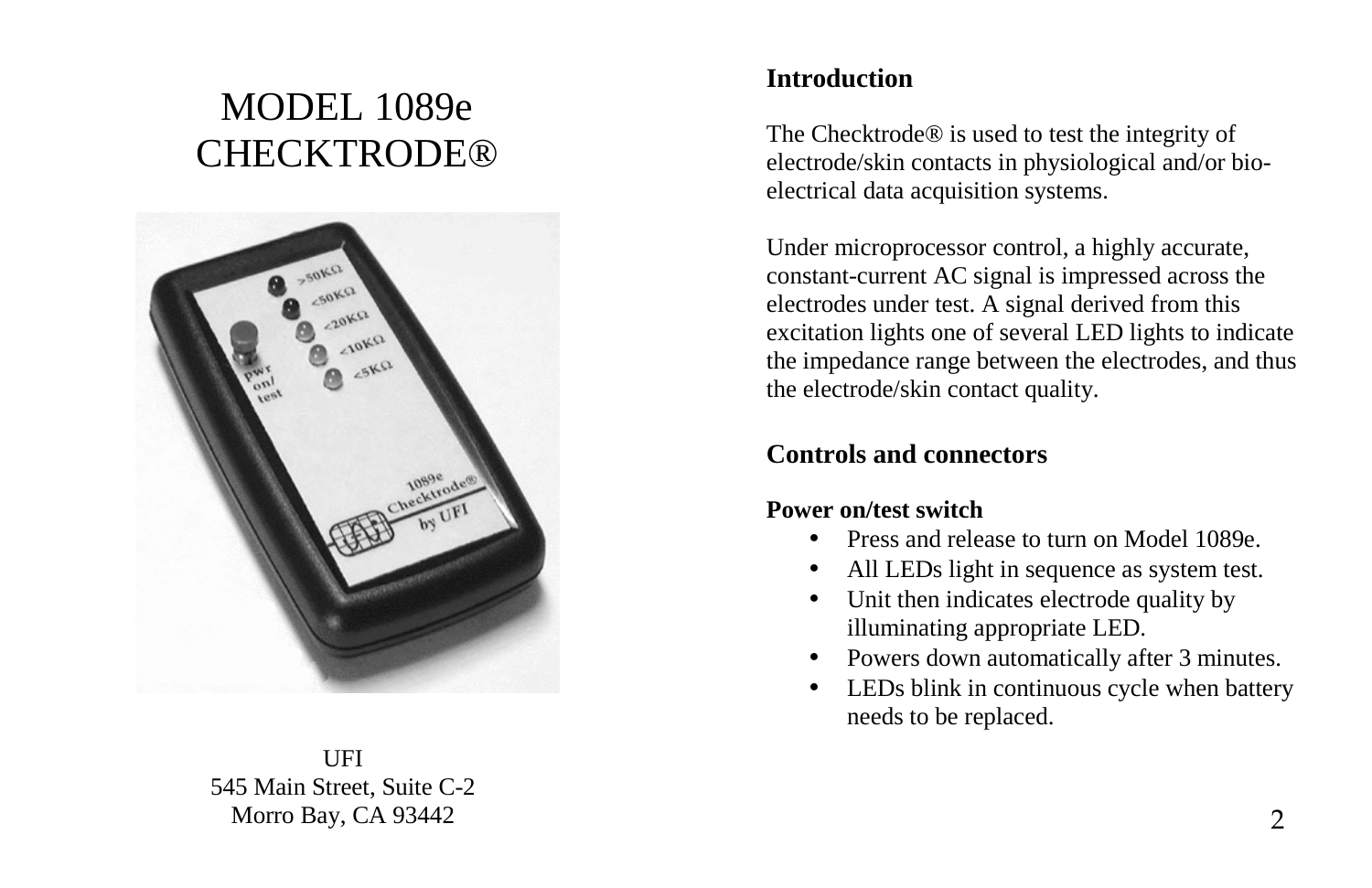#### **Input connectors**

• Plug the electrodes to be tested into the 0.060" DIN safety jacks, one red and one black, located on the rear panel.

# **Using the Checktrode®**

- • Prepare electrode sites – abrade skin and use a conductive gel for good electrical contact with skin.
- • Attach at least two electrodes to subject, then attach electrode leads to electrodes as shown:



- •Connect two electrode leads to input jacks.
- • Press power switch if Checktrode® is not already turned on.
- Unit performs self-test: LEDs light up in •sequence.
- One LED then remains lit to show electrode •contact impedance between the two connected electrodes.

## **Meaning of LEDs and indicated action**:

*< 5 K*Ω – *excellent* skin prep: proceed with recording and expect good results.

*< 10 K*Ω – *good* skin prep, but expect some noise in the recording.

*< 20 K*Ω – *fair* skin prep. Contact impedance may decrease with time, but for best recording quality, electrodes should be removed and skin re-prepped.

*< 50 K*Ω *or > 50 K*Ω – *bad* skin prep. Even slight patient motion will cause noise. Electrodes *must* be removed and skin reprepped.